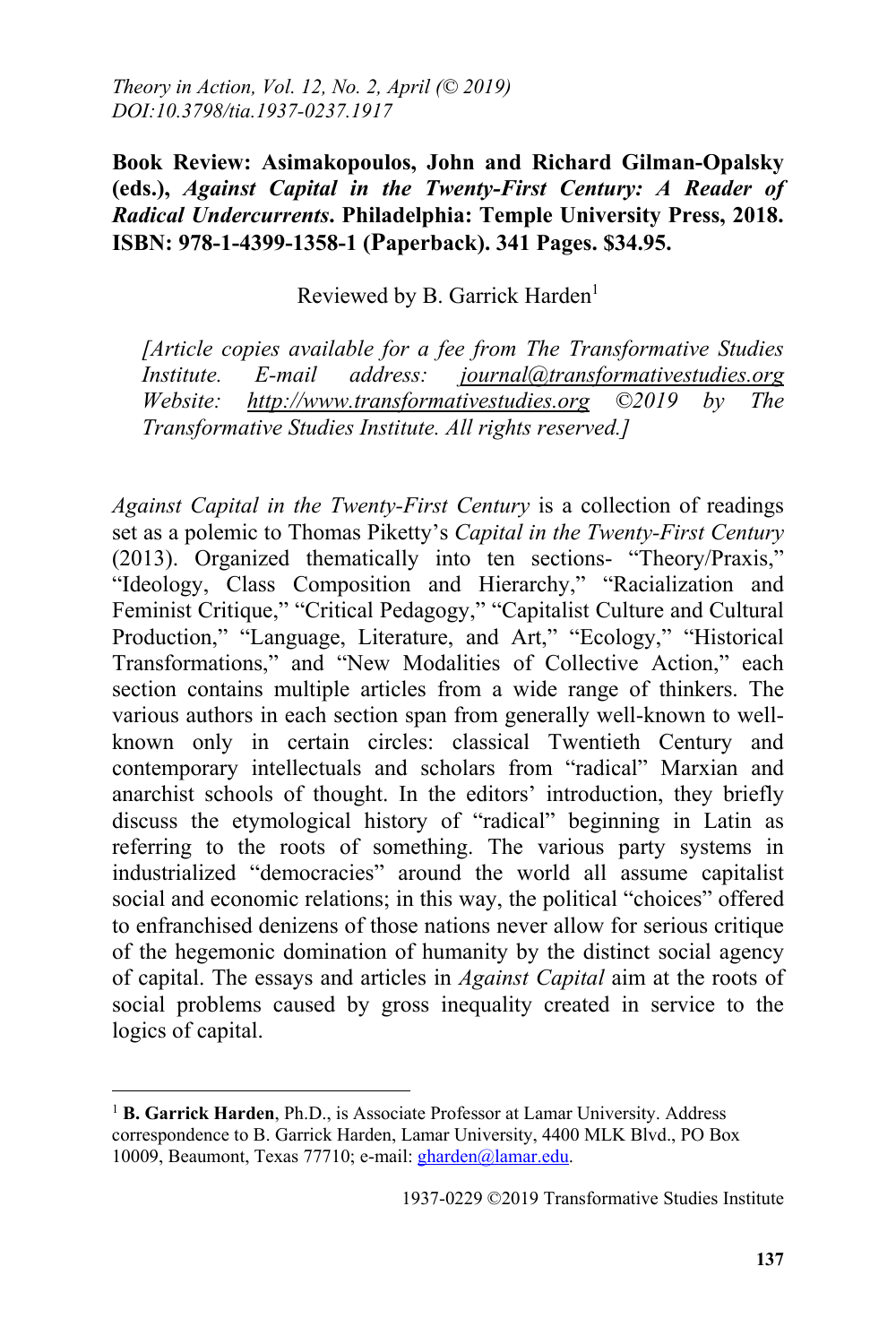## **B. Garrick Harden**

The editors took a consciously intersectional stance in their selection process. The history of Marxian and anarchist social movements is one of disconnect between certain aspects of the theories and praxis. Antonio Gramsci criticized Karl Marx for over-emphasizing the economy over other salient and no less capitalistic social institutions such as culture. Marxian theory generally, however, denounces the privileging of certain social groups to the detriment of others such as the systematic privileging of men over women and Whites over Blacks so common in patriarchal, White supremacist, capitalistic states. In application, however, further marginalized groups within larger and already marginalized groups do not receive the full equality promised by the movement. The October Revolution of 1917 and the continued marginalization of Soviet women and the virulent persistence of anti-Semitism in Russia cited in the reproduced essays by Raya Dunayevskaya are examples. Gilman-Opalsky and Asimakopoulos echo broader currents in social scientific thought calling for more research and recognition of the interconnectedness of social categories, institutions, and meaningmaking systems. To put it in terms of a historic philosophical expression, "nothing exists in a vacuum."

I am tempted to parrot other reviewers of this work and characterize it as "timely." One of the points of this collection is to capture undercurrents of thought that run counter to mainstream ideological understandings of the world. It is both undercurrent and counter-current. While Piketty is critical of capitalism and proposes statist solutions such as reformation of tax codes, his work still takes the moral rightness of the existence of capital and its subsequent dictation of social forms and relations as a guiding premise rather than an ideological assumption. To call this work "timely" would situate the collection at a juxtaposition between undercurrents, counter-currents and the mainstream. It would seem ideological positions around the world are becoming ever-more entrenched and concretized thanks in large part to the extreme individualization and personalization of reality offered by online consumer capitalism and epitomized by social media that has fed us back our own biases, assumptions, and delusions without regard to factual accuracy under the justification of the profit motive. Not to engage in false equivalencies, the establishment left in the US certainly has backing from media corporations (MSNBC, for example, often takes a dismissive stance to progressives demonstrating their pro-corporatist bias), but no left-leaning outlet takes liberties with facts and history to anywhere near the same degree as the right-wing media universe where conspiracy theories are propagated as fact by the likes of Info Wars and Breitbart.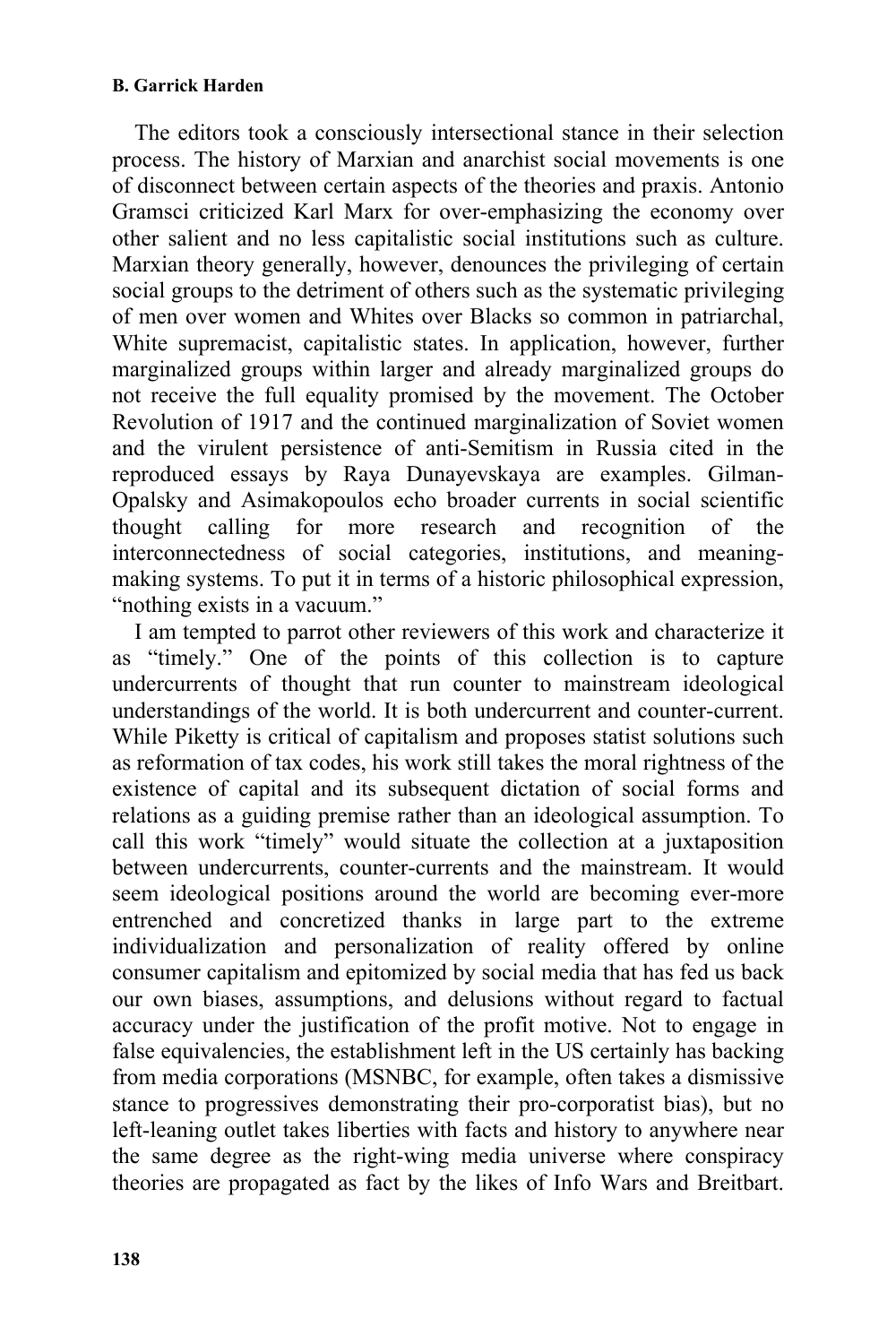And as environmental crises caused by two centuries of Western industrial and consumer capitalisms increase, humanity seems set to devour itself. This consideration alone makes Piketty's presumption of capital supremacy in the twenty-first century not only dubious but horrifying. In the United States of America, discussions of a second American Revolution or Civil War (as it seems unclear if the American *demos* did resort to collective violence if the target would be those in power or itself) have not been so open since the original wars occurred.

To quote a Civil Rights Movement era slogan, "none of us is free until all of us are free." While it is impossible to ever put together a single book that is all-encompassing on any subject, and especially about a topic as large and diverse as the global domination of capital, Asimakopoulos and Gilman-Opalsky have put together a selection of readings that aptly delineate the problems created and/or perpetuated by capital while also supplying considerations of possible avenues that could potentially offer substantial resistance to the role of capital. Marina Sitrin discusses the concept of *horizontalidad* or horizontalism coming from the Argentinian popular rebellion in 2001. Horizontalism is a metaphor for a social structure without any kind of vertical ranking system. The Occupy Movement in 2011 serves as Sitrin's main reference point regarding possible effective forms of resistance to capital. While the movement was relatively short lived, it marks the growing international tension and resentment toward capitalist exploitation, domination, greed, and immoral lack of regard for life. To borrow from Max Weber, Occupy was capable of capturing and temporarily focusing the *volksgeist* in a kind of mass communal action but was incapable of sustainability as societal action without a clear and practical new social organization that would reify and unify the collective energies that led to Occupy.

In elaboration, Occupy (and more currently, the yellow vest movement that began in France) and the Tea Party (a scheme by billionaires like the Koch brothers to protect the insurance oligopoly's profit margin, but one the billionaire class lost some control of as working-class European Americans more or less successfully co-opted it for their own ideological ends) were ultimately both expressions of resistance against differently perceived statuses quo. While the Tea Party demonized government and the Occupy Movement demonized corporations and the one percent, the Marxian and anarchist response is that they are the same things. There are ideological overlaps here to two movements that otherwise seem to be political opposites. Neither movement, however, ever expressed a clear vision for new macroscopic social organizations beyond general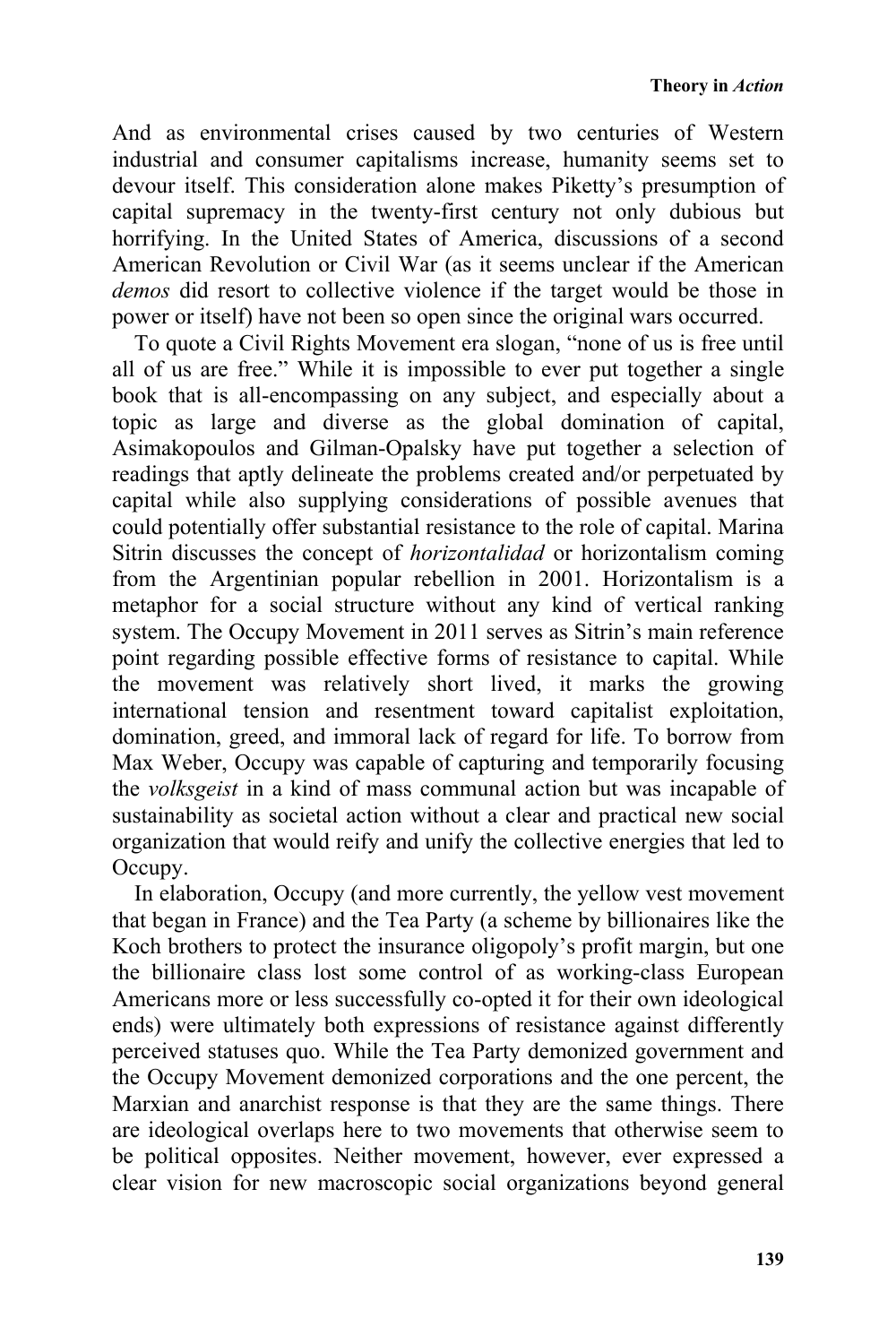goals and some specific policy critiques. Resistance is always necessary but there also needs to be something to replace the things resisted. The call for real democracy, for instance, expresses the continuing struggle from the Western Enlightenment period to re-situate power in the hands of "the" people, but pure democracy raises concerns for the protection of minority rights; what social mechanism would ensure respect for the rights of various minority groups in any given society under real democracy? In other words, how is real democracy different than pure democracy? Minority rights are not currently respected in our supposedly representative forms where governments actually exist in service to a handful of inter-related (though at times in contention with one another) groups of elites, but it does no good to successfully topple a ruling system only to allow pre-existing inequality to continue as George Orwell famously warned. Another way to frame the issue, if equal pay and employment opportunities were ensured across groups, how would it then be ensured that others accepted the money and gave equal access to goods and services in return? People's economic self-interest is not always sufficient for overcoming ingrained social prejudice.

The above questions all presume the necessity of a bureaucratic solution. The sections titled, "Critical Pedagogy," "Capitalist Culture and Cultural Production," and "Language, Literature, and Art" point to alternative sources for solutions. The most effective long-term solutions for prejudice and discrimination is education and cultural change. Catching people before they internalize White supremacist and other fascistic and capitalistic ideologies will have much more lasting effects that forcing people who have already internalized White supremacy to go against their prejudices. Bureaucratic responses taken thus far, have tried to address prejudice through controlling people's public behavior, changing culture and pedagogical approaches is directed at ideology, not people, and, if successful, could root out prejudice and other oppressive ideologies before they are able to take hold. As Henry A. Giroux argues in "Critical Pedagogy," neoliberal capitalists have been eroding the liberal arts for decades. The focus on STEM education over all others, the decline of educational standards brought about by the broad shift from an education model to a consumer model in public education, the rise of for-profit charter schools and universities, the role of business leaders in the Department of Education and boards of regents, falling standards in primary education forcing lower standards in higher education, crushing student loan debt, and the focus on getting a job rather than being a well-rounded educated member of society are all existential and material threats to civic and moral life. As Giroux points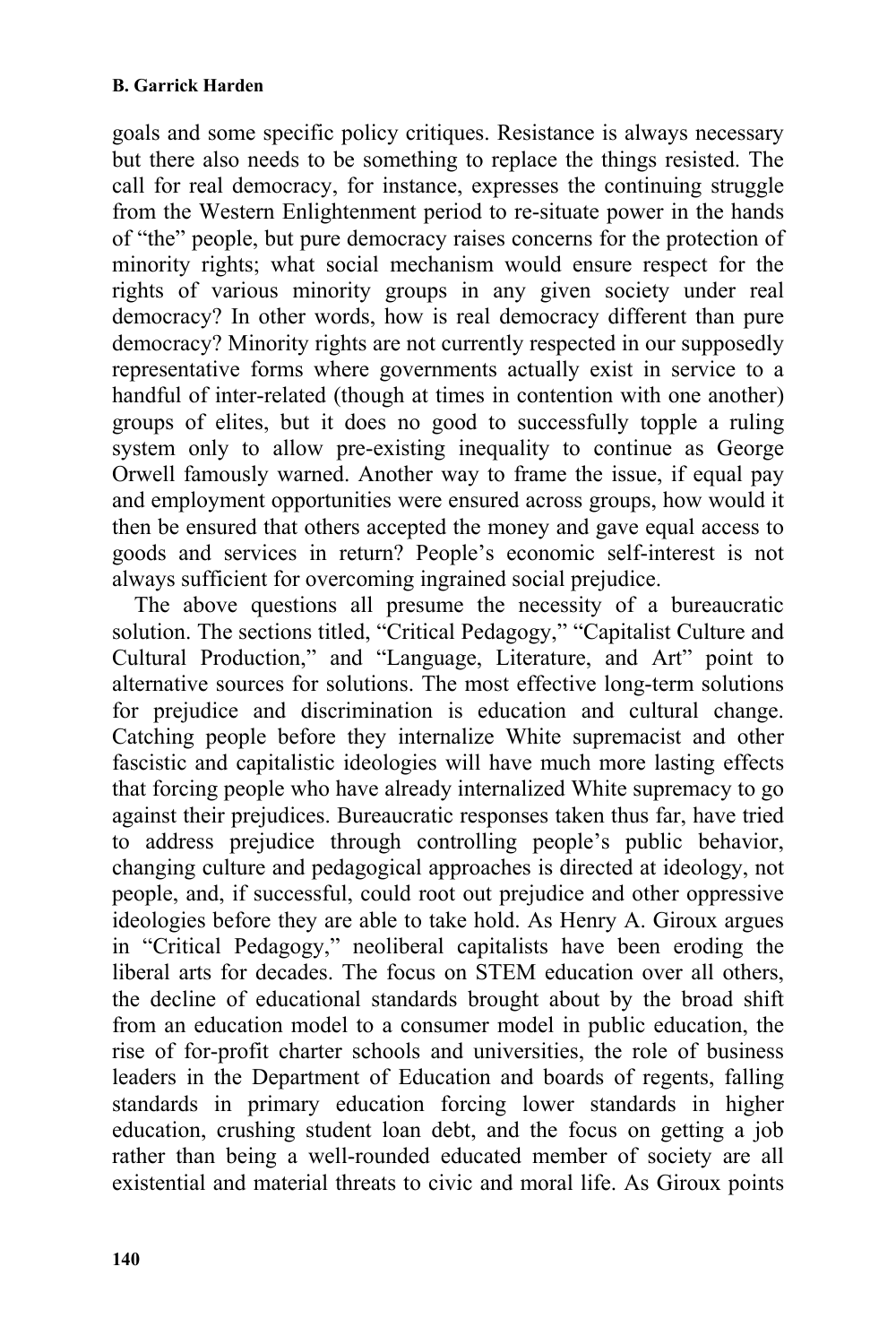out, being able to function in a job is the lowest bar that can be set for education but as the new measure of educational success, critical thinking, reading comprehension, writing skills, and social and historical knowledges are increasingly ignored and underfunded. In classrooms where educators do try to enforce standards, online platforms that allow students to publicly review educators inherently rewards those with lower standards. If students have a choice in educators and classes, most will choose those classes rated as "easy A's" over classes that require "a lot of reading and writing" with little regard to gaining a quality education. Across the country, capitalists in political offices are trying to end liberal arts public education (except, unsurprisingly, that most useful of disciplines to ensuring the moral acceptance of existing power relations, that tool of oppression ever since Fordism/Taylorism became Industrial/Organization and John Watson sold out to marketing…psychology). An ignorant populace is an easily manipulated populace and being solely educated in the STEMs will not give students the skills necessary to critically examine culture, history, or society. Those students will have been denied the type of education necessary for moral and active social participation.

In an included interview by Jonathan Winslow, Peter McLaren calls for a critical pedagogy, with a dedication to praxis as the foundation, that situates educators as being in prime positions to expose, deconstruct, and resist harmful imperialistic, capitalistic ideologies ingrained into students by political and economic elites through the co-optation of educational institutions. Constantine Skordoulis grounds his critique of the education-industrial complex in the works on ideology of Louis Althusser and his concept of ideological state apparatuses. Both national and international pressures have led to more firmly entrenching neoliberal corporatist values into the education systems of the industrialized nations of the world. The result has been a focus on skills over knowledge. It is ironic in an information society that we teach the computer skills to amass, organize, and disseminate vast quantities of knowledges but not how to understand the knowledges. Skordoulis adds to McLaren's call with his promotion of revolutionary critical pedagogy. This is the revolutionary politics of the working class with an emphasis on intersectionality. In a way, Skordoulis is, without direct mention, invoking Max Weber's position that the role of the sociologist is to teach inconvenient facts or what Dave Hill refers to as ideology critique. These are facts and knowledges that problematize dominant ideologies and meaning-making strategies. The teaching of history typically ignored by primary school textbooks often serves well to undermine the neoliberal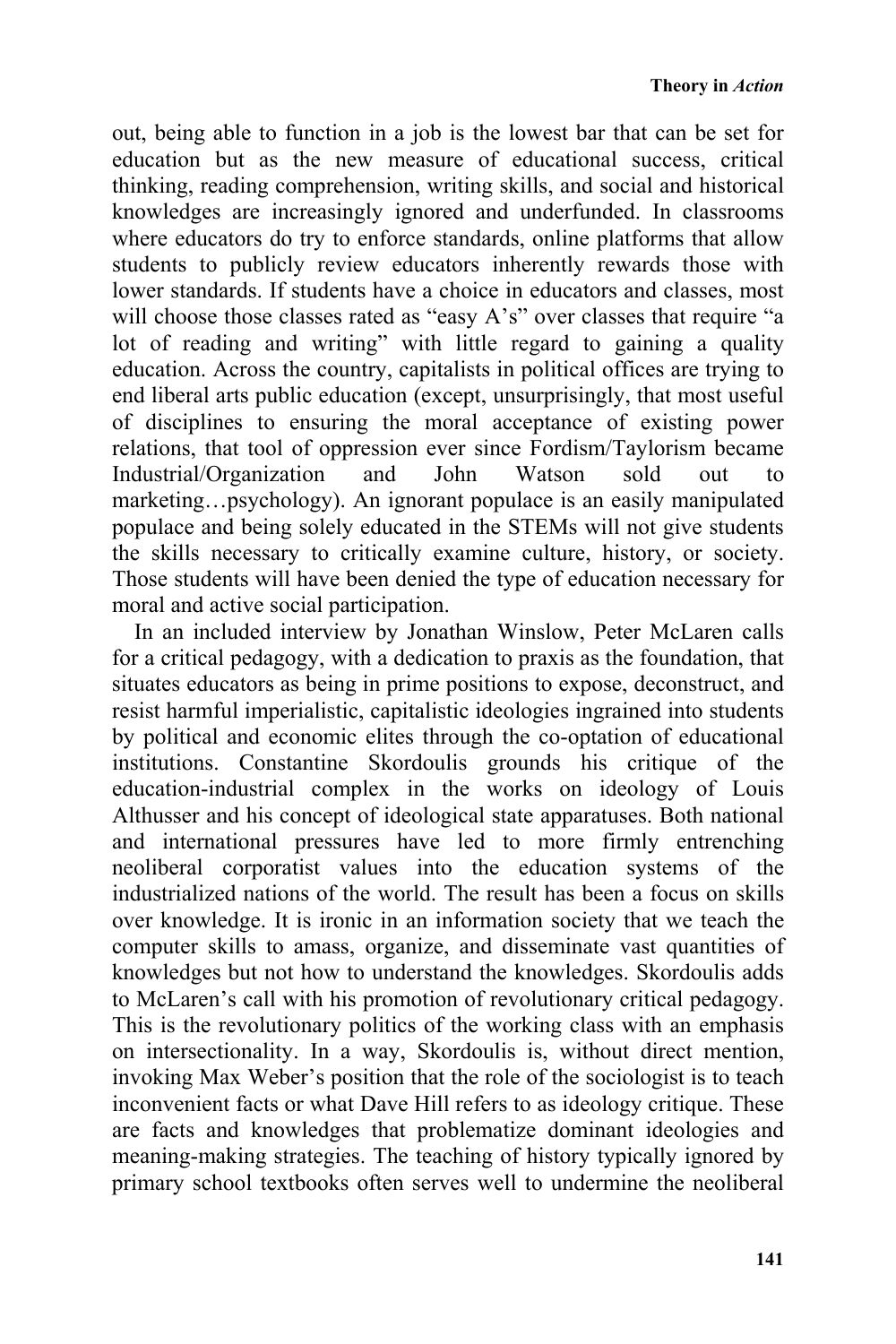propaganda with which most Western students enter higher education; as does simply defining words that are so often invoked by people (politicians, media pundits, celebrities and bought-and-paid-for economists) who do not understand them (e.g., "capitalism" and "socialism" as major examples- such as Piketty's confusion over the difference between capital and wealth).

The section on language, literature and art seems to stand out from the other sections but only at first glance. It is a collection of poetry, narratives, and an interview with documentarian Robert Greenwald. The preceding section outlines the issues of capitalist culture. Particularly insightful is Franco "Bifo" Berardi's selection where he draws a distinction between the social mind projected into a virtual multi-verse and the individual mind still dependent on the wet, organic material of our brains. At one point in time, as pointed out by several in the Frankfurt School, it would have made no sense to draw a distinction between society and culture. How could the two ever be teased apart in any way other than just arbitrarily delineating separate categories. As cultural production came under the logic of industrial capitalism (arguably beginning in the cultural sphere with Gutenberg in the fifteenth century) and later consumer capitalism (epitomized by online marketplaces), cultural producers and consumers began to be separated in ways they never had before. Culture became not a collective form of expression but a commodity to be carefully crafted so as to appeal to the widest audience possible for the purposes of profit. Profit is primary, meaning and aesthetics an afterthought left to the wage-slaves. Cultural meaning and representation are dictated by the vagaries of the market. Without a venue for truly counter-cultural meaning, when countercultures can be turned into mainstream consumer items, they cease to be counter-culture (I was recently in a big box operation when I heard a punk band playing over the speakers and I have heard punk music used to sell items in commercials- the anti-aesthetic has found mainstream commodification).

The section on literature and art is about memory. Remembering the past, the present, and the future we have been promised—that we could have a future. Along the lines of Emile Zola's *J'Accuse…!*, revolutionary art lays bare the cultural contradictions of power through representation and discursively centers the voices of marginalized people. It shines a light on the perennial lie of the status quo, 'everything is all right; nothing to see here.' As Walter Benjamin once wrote and I paraphrase: Fascism turns politics into art; communism turns art into politics. Berardi's take is more pessimistic however. He argues that we have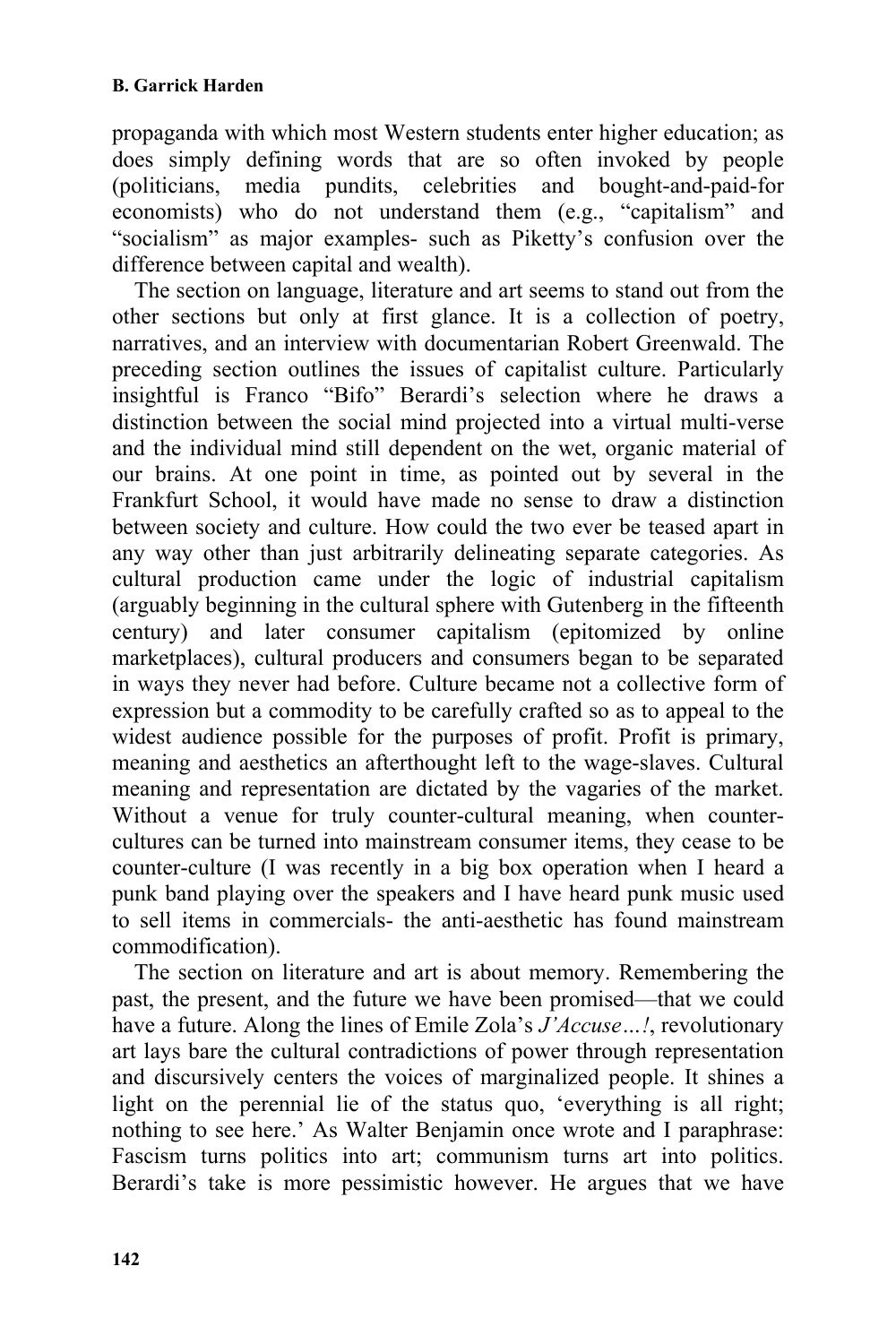created a kind of asymmetrical feedback loop between the mechanic transmitters of information and the organic receivers of information whose processing and evolutionary speeds will always be out of sync. He credibly links rises in mental illness and suicide in the US to this rise of technocratic social order. The push to be perfect, to be a machine; the crushing isolation and loneliness of a society that has to move so fast to stay competitive that we no longer have time for each other or ourselves. In the push for hyper-individualization characteristic of the Enlightenment Project, in the emphasis on personal responsibility and the complete denial of social responsibility, we have largely divorced the individual from the broader collective. When the collective no longer holds clear and legitimated sway over the individual and norms and social expectations become overwhelming, confusing, and contradictory, society, to use Berardi's word, collapses. Emile Durkheim called this anomie. In effect, Western neoliberal capitalism has created a society and social environment hostile to human life. Berardi's final point in this selection from a book is haunting. He points out that on an international level, Western society has become criminal in the political and economic manipulation of other countries (particularly in the Global South), the complicity of the West in profiting from slavery around the world (such as the enslaved children in India making clothing for Gap), the perpetuation of a war economy since WWII, or, to add my own contribution, the sixth mass extinction of life Earth has ever seen and the first to be caused by one of the species that evolved on Earth. Berardi concludes, "Crime is no longer a marginal function of the capitalist system but the decisive winning factor for deregulated competition. […] Crime is best suited to the principle of competition" (203).

The diverse authors and selections in *Against Capital* collectively paint a stark picture of the world of today but that should come as no surprise to those who stay abreast of current events. The problems seem clear, the world is entering a period of profound change and humanity, if we survive it, will not be the same species afterward. I do not mean in an evolutionary sense, but a social one. Capitalists and their sycophants of all walks of life have brought us as a species careening off a cliff and corporatist media outlets would have us debate whether the cliff is real as we plummet to our extinction. UN climate scientists gave us 12 years to do something about climate change almost a year ago. Many climatologists have argued we have already passed the point of no return. If we continue as we are, we will continue to react to environmental crisis after crisis with increasing severity until our response systems are overwhelmed and collapse. If the coming climatic changes are not going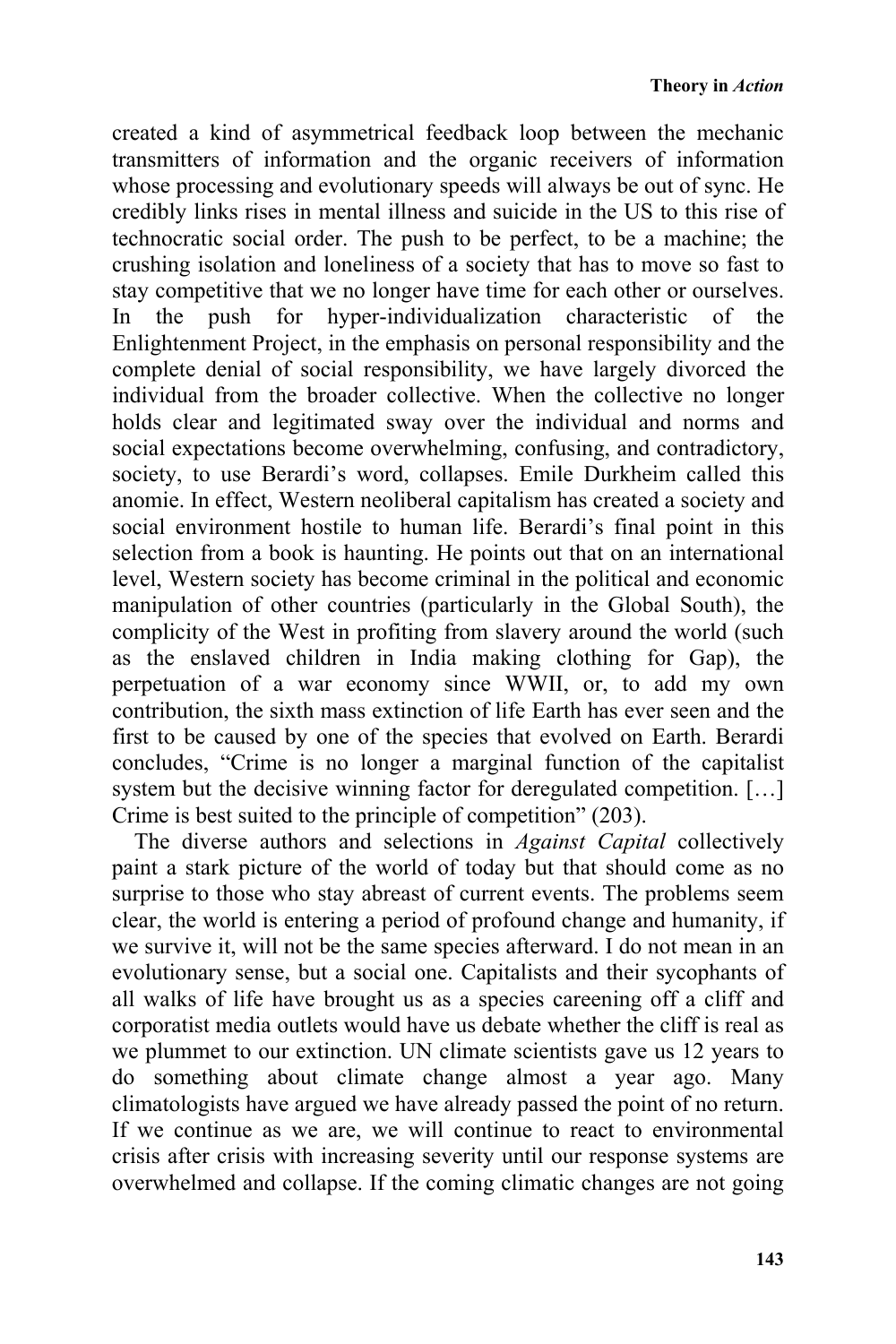to be the end of human society as we now recognize it, we need to start addressing the threat so that coming crises can be mitigated without us having to be simply reactionary. These are issue discussed in the section of the book on ecology and while some may see this as mere alarmism, we have been discussing climate change and the human role since the 1970's and have only increased carbon emissions and the exhaustion of natural resources since. We are running out of time and our politicians in the US are still debating about whether the threat is real. We are past the time for this to be mere alarmism—the alarm has been ringing for decades and we have ignored it.

*Against Capital* is a timely contribution. The articles look at the extant threats to humanity from multiple angles while maintaining a consistent understanding of the radical root of the problem in each piece: Capital itself. The proposed solutions and strategies throughout the book vary from grounded in Marxian, anarchist, and postmodern schools of thought. From building a horizontal social structure, to co-opting the means of cultural reproduction, to rejecting the notion of civilization for primitivism, to educators seizing the means of education, to outright socialistic and/or anarchist revolution, the contributors examine many possible exit ramps from our current road. Here is my concern: The global situation is deadly serious. Climatic change is the ticking clock hanging over all our heads but the global village is burning now. Fascism and White Nationalism are on the rise around the world. More leaders are becoming blazon autocrats in Russia, China, Turkey, Brazil, Italy, and the United States to just name a few. Pakistan and India are on the brink of nuclear war that would significantly speed that ticking climate change clock up. Sectarian violence, more and more people are being displaced and turned into refugees throughout Asia Minor, Central and South America, Africa, Eastern Europe, and with the Trump administration's mass deportations, North America. Gun violence and mass shootings are only increasing. Threats of war between nations and economic hostilities are intensifying. The health of younger populations in industrialized countries is in decline both in terms of physical and mental health. Suicide and drug over-doses have reached epidemic proportions in the US especially among younger generations. And we have a punitive, destructive, and alienating system focused more on control than help that serves our mental health needs- that is when we do not just lock those dealing with mental illness and/or drug addiction in prison or let our police just shoot them. I am not convinced that we have time to change cultures through subversive means or raise and educate an entirely new generation to resist the life course laid out by capital. We